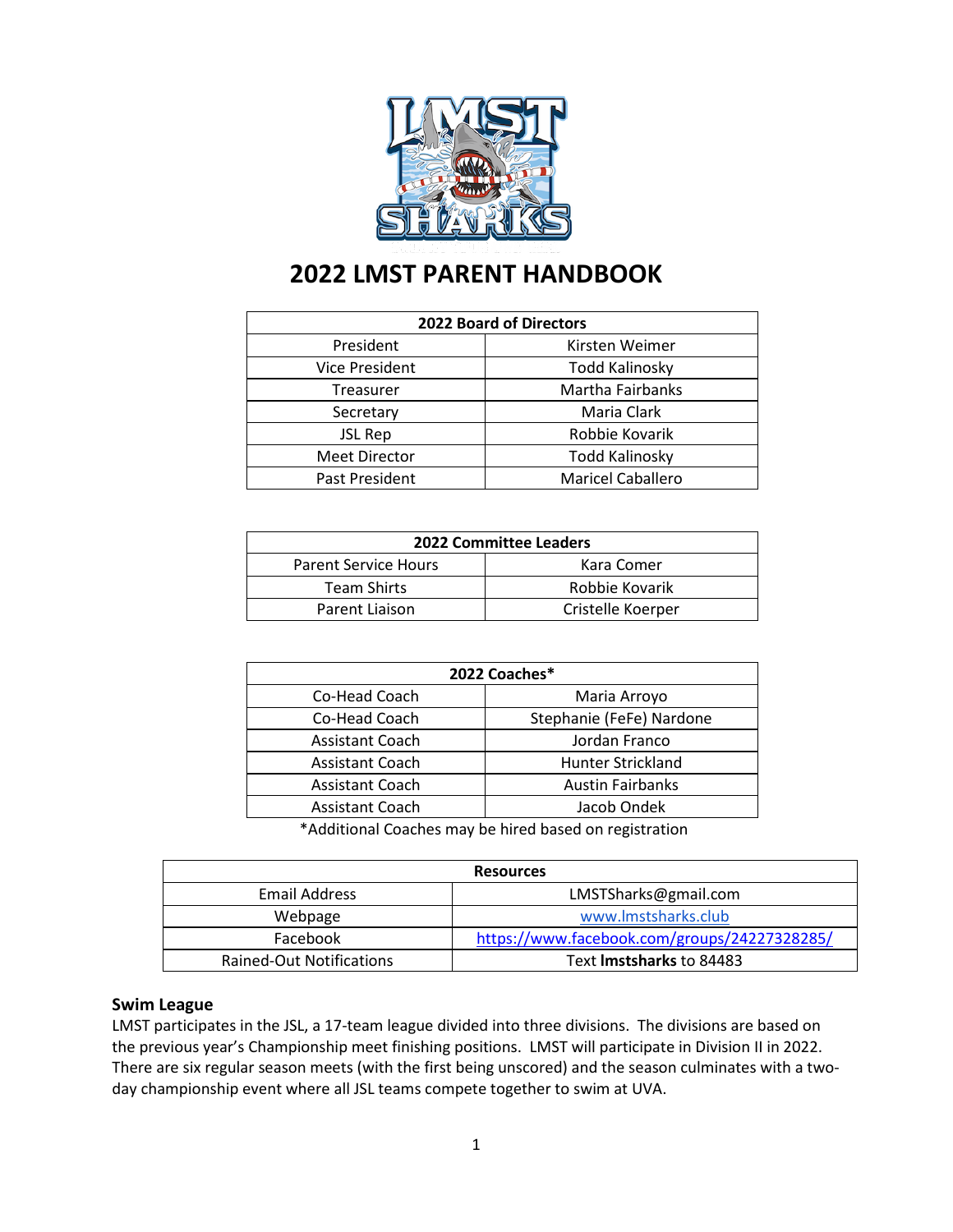#### **2022 Meet Schedule**

| Date                     | Time       | Event                      | Location                                  |
|--------------------------|------------|----------------------------|-------------------------------------------|
| Wednesday, June 8, 2022  | 7pm        | Mock Meet*                 | The Shark Tank                            |
| Wednesday, June 15, 2022 | 6pm        | Swim Meet #1 @FSBC         | 2512 Jefferson Park Ave, Charlottesville  |
| Wednesday, June 22, 2022 | 6pm        | Swim Meet #2 @ Farmington  | 1625 Country Club Circle, Charlottesville |
| Wednesday, June 29, 2022 | 6pm        | Swim Meet #3 vs. Glenmore  | The Shark Tank                            |
| Wednesday, July 6, 2022  | 6pm        | Swim Meet #4 vs. Hollymead | The Shark Tank                            |
| Wednesday, July 13, 2022 | 6pm        | Swim Meet #5 vs City       | The Shark Tank                            |
| Wednesday, July 20, 2022 | 6pm        | Swim Meet #6 @ Key West    | 383 Key West Drive, Charlottesville       |
| Friday, July 29, 2022    | TBD        | JSL Championships Day #1   | UVA Aquatic Center, Charlottesville       |
| Saturday, July 30, 2022  | <b>TBD</b> | JSL Championships Day #2   | UVA Aquatic Center, Charlottesville       |

\*The Mock Meet involves only LMST. It is an opportunity for our swimmers, coaches and parents to runthrough a practice meet to prepare for the upcoming season. It will not be as long as a regular meet.

#### **2022 Spring Warm-Ups**

As part of the LMST program, there are practice dates during the Spring before the season begins. This allows swimmers to get reacquainted with swimming and time for the coaches to become familiar with the swimmers. Spring Warm-Ups are not mandatory but highly recommended, especially for new swimmers. Practice times are: Ages 6 & under and Ages 13-18 will practice at 3:00-4:00pm and Ages 7- 12 will practice at 4:00-5:00pm.

| Date                   | Time    | Event             | Location                  |
|------------------------|---------|-------------------|---------------------------|
| Sunday, April 10, 2022 | 3pm-5pm | Spring Warm-Up #1 | Fairview Swim Club        |
| Sunday, April 24, 2022 | 3pm-5pm | Spring Warm-Up #2 | Fairview Swim Club        |
| Sunday, May 1, 2022    | 3pm-5pm | Spring Warm-Up #3 | Fairview Swim Club        |
| Sunday, May 15, 2022   | 3pm-5pm | Spring Warm-Up #4 | <b>Fairview Swim Club</b> |

#### **2022 Outdoor Practice Times and Groups**

Outdoor practice starts May 31, 2022, with morning and afternoon practice options.

Before meets begin, AM and PM practices are held on Monday - Thursday. After Meets begin, AM practices are on Monday, Tuesday, and Wednesday and PM practices are on Monday, Tuesday, and Thursday. AM Practice will NOT be held the morning after a meet.

Swimmers may attend both AM and PM practices if they wish but they can only practice with their correct age group, unless approved ahead of time by the Head Coach.

| <b>AM Practice Groups</b>            | <b>PM Practice Groups</b>                          |
|--------------------------------------|----------------------------------------------------|
| 7:00am - 7:45am: 9 years old & over  | $6:00 \text{pm} - 7:00 \text{pm}$ : 5-6 years old  |
| 7:45am - 8:30am: 8 years old & under | $7:00 \text{pm} - 8:00 \text{pm}$ : 7-10 years old |
|                                      | $8:00$ pm – 9:00pm: 11+ years old                  |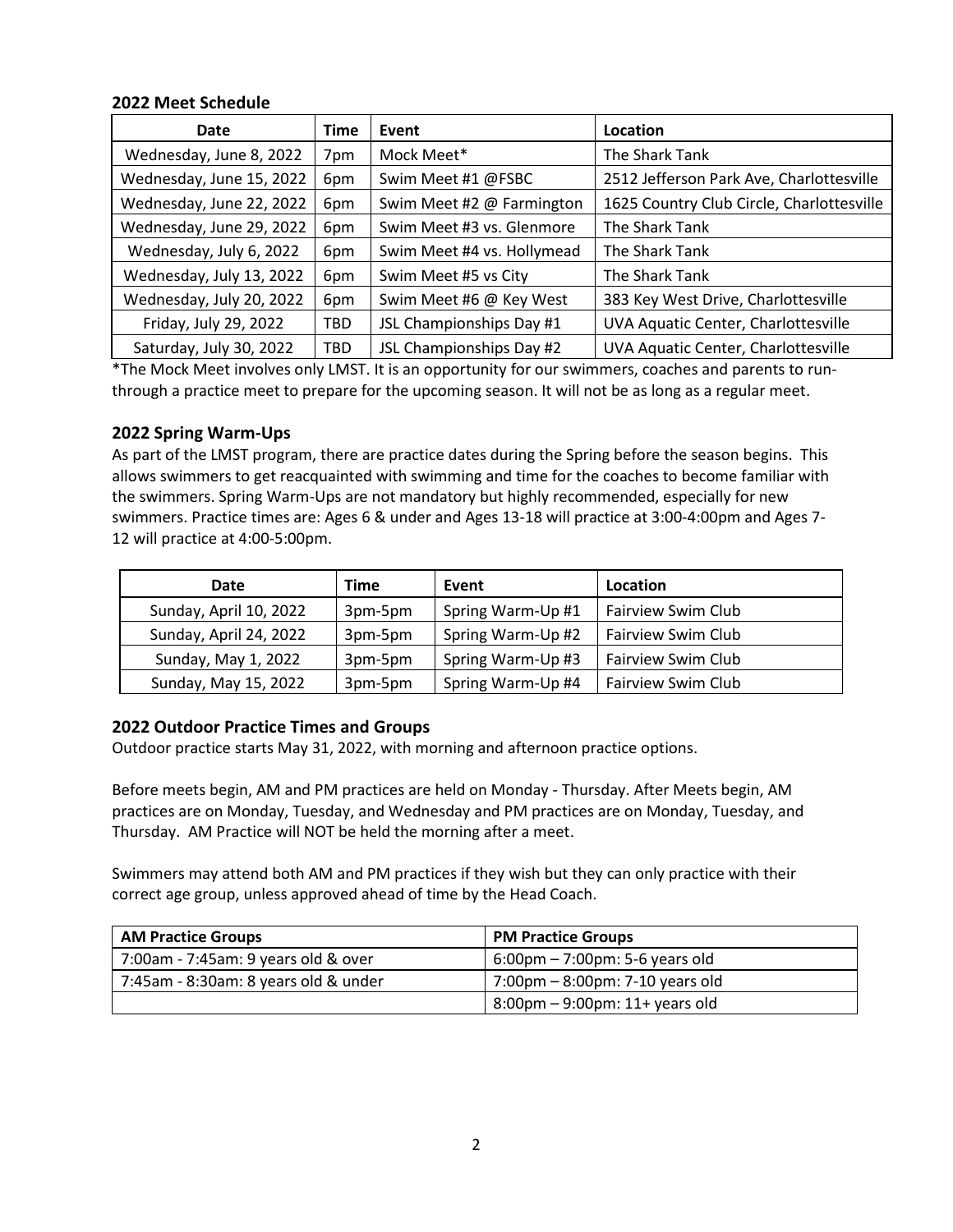#### **Important Dates for the 2022 Season**

Saturday, June 4th at 8:30am: Golf Tournament at the Lake Monticello Golf Course (LMST Fundraiser) Wednesday, June 8 at 6:30pm: Parent Meeting Wednesday, June 8 at 4:30-6:30pm: Swimmer Photos (Rain date: TBD) Tuesday, June 21: Donuts at Morning Practice Thursday, June 30: Ice cream at Afternoon Practice TBD: No evening practice because of the Shark-A-Thon (LMST Fundraiser) Tuesday, July 26: Pancake Breakfast at morning practice Thursday, July 28: Ice cream sundaes at evening practice TBD: End of Season Awards Ceremony & Pool Party

#### **Registration and Membership**

Registration is for swimmers who are 5-18 years old as of June  $1<sup>st</sup>$ . The registration fee is \$155 per swimmer (with a \$10 discount for each additional swimmer in the same family) and includes a team T-Shirt. Payment can be made via Paypal (to lmstsharks@gmail.com), Venmo (to LMSTswim), or check (made out to LMST and mailed to PO Box 186, Palmyra, VA 22963). Please add a note when paying indicating the swimmer's name(s).

For liability reasons, no participant will be allowed to get in the water without having a completed registration form and payment on file. Swimmers do not have to be a Lake Monticello resident or have a pool membership to participate on the team. However, access to the pool will be limited to practices and meets.

#### **Team Parent Service Hours**

Swimming is a sport that needs a great deal of parent involvement, and home meets require the most assistance. Coaches are the only paid employees of the swim team; every other worker provides their time freely to support the team. **Therefore, it is required by LMST that each family serve three halfmeet sessions per swimmer during the regular season.** 

Assistance from parents is required at both home and away meets and each swim meet is divided into two halves. Every service hour position switches at the halfway point so there are numerous opportunities to help out at each meet and a parent does not need to serve the entire meet to get credit. No experience is necessary for most of these roles and parents will get an opportunity to get hands-on experience at the Mock Meet.

Sign-ups for Parent Service Hours are completed upon registration. The Parent Service Coordinator will contact you if you do not sign up for the required number of shifts. Position descriptions are as follows:

**Welcome Tabler/Heat Sheets Sales (Home meets only):** positioned at a table at the entrance of the pool to sell heat sheets and greet everyone entering the pool to give information or directions when asked.

**Team Photographer:** This person will take candid photos of LMST swimmers (both in and out of the pool) during pre-meet warm-ups and during the meet. These photos should be sent to an LMST rep the day after the meet to be distributed to LMST families via email and social media. Some pictures may also be sent to JSL for use on their social media pages and pictures are often used for newspaper articles and heat sheet ads for Champs.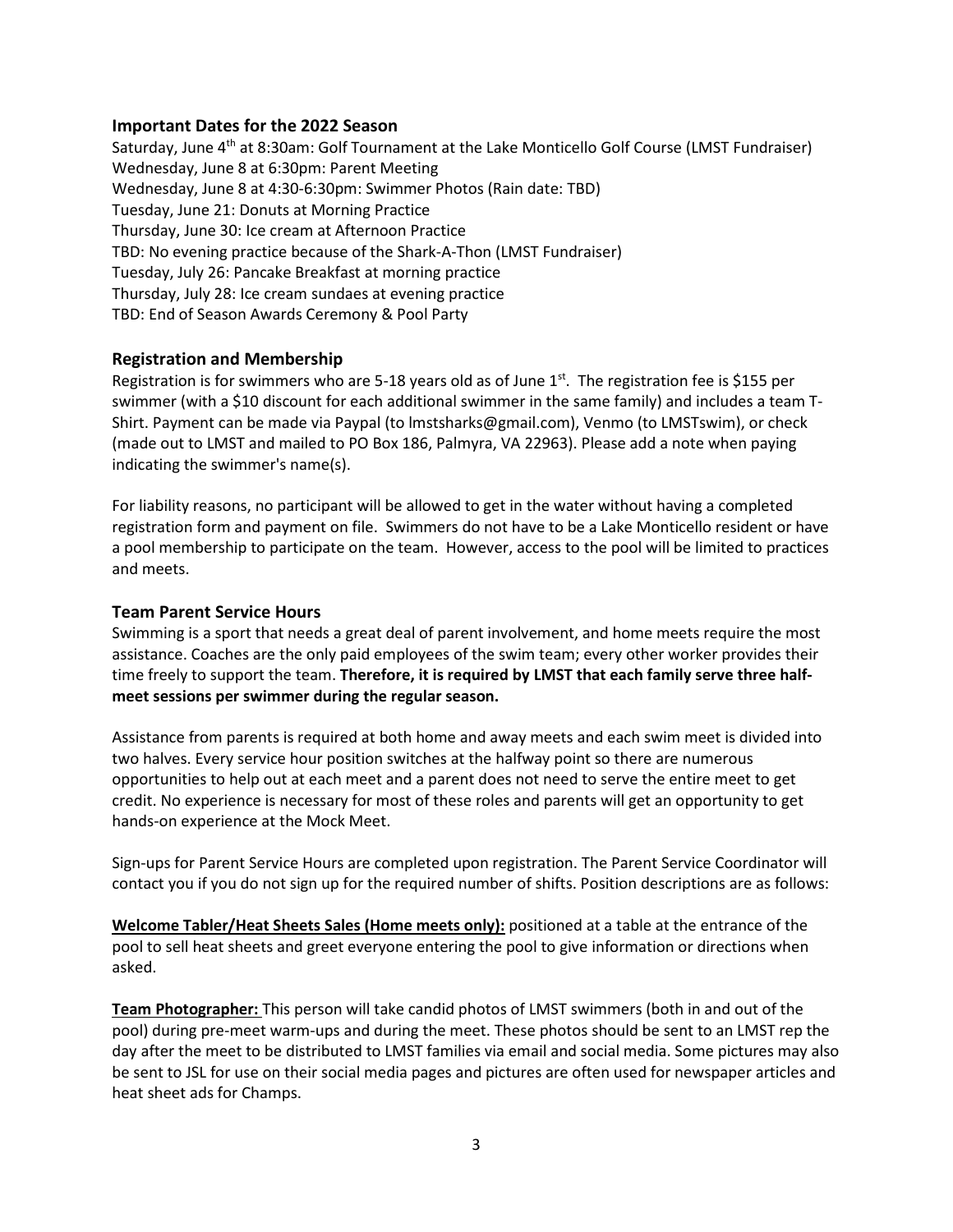**Timer**: Each lane ideally has three timers, which are supplied by both the home and away teams. This position gets the best views of the meet and can be fun. Timers can work one half or the entire meet.

**Runner**: This person is responsible for gathering all of the timecards, sweep judge cards and "DQ" cards after each heat or event and takes them ("runs") to the Head Table.

**Awards/Ribbons**: This person ensures that all pre-printed labels go on the correct awards/ribbons, which are then placed in the correct team's award box.

**Heat Ribbon:** This person watches every race to see who the first swimmer is to finish for each heat and gives the "Heat Winner" a ribbon.

**The Clerk of Course**: is responsible for lining up the swimmers in event and heat order prior to sending them to the starting blocks. The "Clerk" should have an understanding of swim meet organization and may attend a preseason clinic.

**The Starter**: is responsible for lining the swimmers up at the starting blocks and ensuring a fair and equitable start. Starters should have previous meet experience. JSL requires that starters attend the preseason Starter's clinic or be USA Swimming or YMCA certified in this position.

**The Stroke and Turn Judges**: positioned on the sides and ends of the pool to observe all swimmers for proper stroke and turn technique, they must disqualify ("DQ") a swimmer for not swimming in accordance with the rules. Stroke and Turn Judges must complete an online training course and attend a preseason JSL clinic or be USA Swimming, YMCA, or High School certified.

**Sweep Judges**: from each team are positioned on opposite sides of the pool at the finish line and serve as backups to the timers in determining the order of finish for every heat. Although no preseason clinic is required, this position requires a cool head and a keen eye.

**Table positions**: The "Table" positions require a thorough knowledge of sorting procedures. The table workers receive all of the cards from the Runner, "sorts" them into heat & event order, removes "DQs", and determines the official time, place, and scoring for every swimmer. They also sort the ribbons and place the appropriate stickers on ribbons for each swimmer.

**Computer Operator and Assistant**: receive the cards from the table workers and are responsible for entering final data into the Meet Manager program. Both should be familiar with the Meet Manager Program and the operation of laptop computers and printers. JSL requires all Computer Operators to attend the preseason clinic for this position or be certified by the Software Consultant.

**Hospitality (Home meets only):** This person is responsible for serving snacks and water to those parents who are working poolside during the meet.

**Newspaper column:** This person is responsible for writing and submitting an article to the local newspaper after each meet. For assistance in writing the article, specific meet results and information can be obtained from the Head Coach. The article must be submitted by the newspapers deadline and often pictures are submitted with the articles.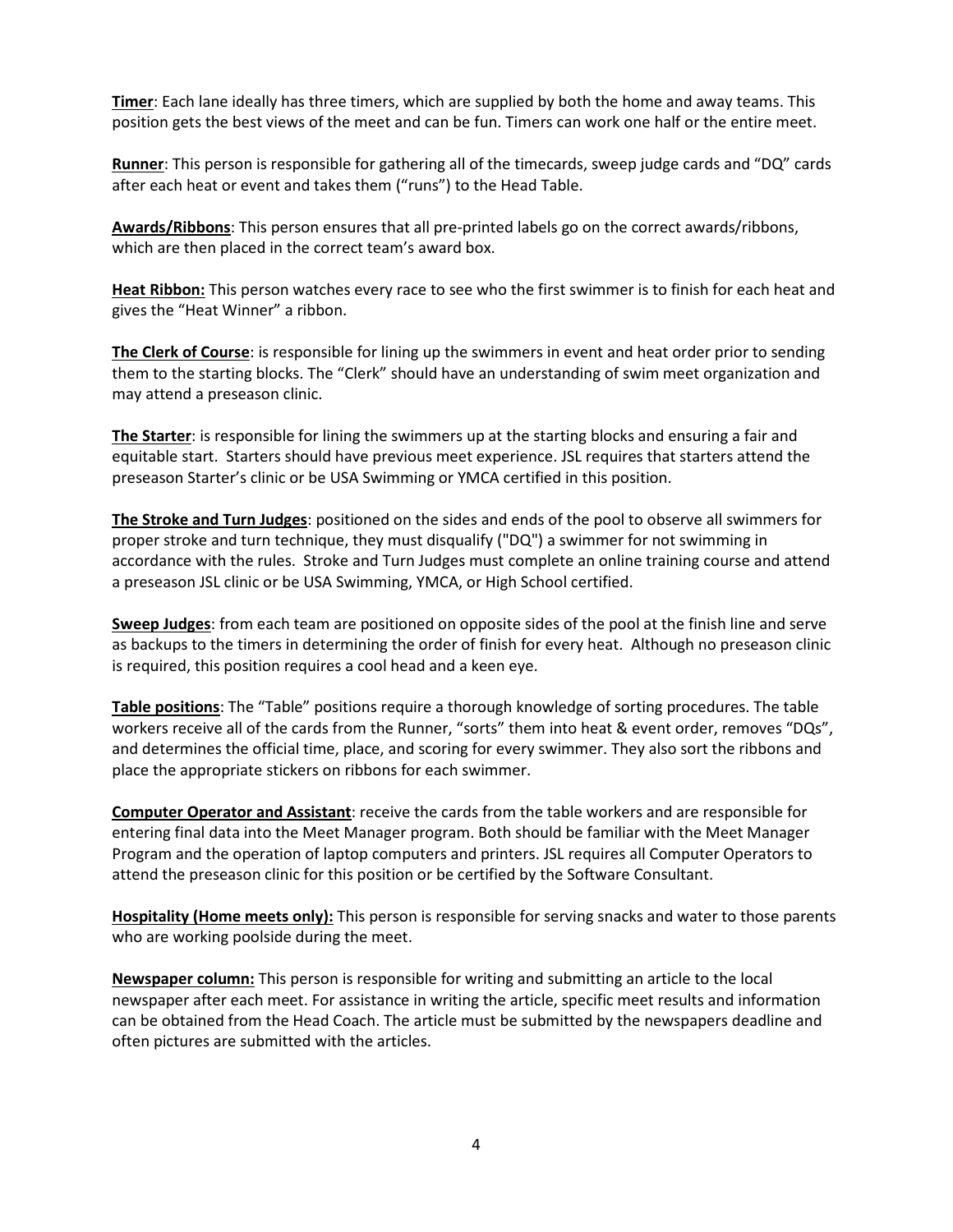#### **Practice**

Practices are organized by age groups and ability. Typically, the head coach is on the deck coordinating the practice with 2-3 assistant coaches in the water. We ask that swimmers arrive at practice 15 minutes prior to their start time to participate in stretching. Regular attendance at practice is an important part of becoming a successful and confident swimmer. However, we realize that vacations, summer camps and other special events are just as important. If possible, please let your coaches know when you will be absent. If you have any questions or concerns about what goes on during practices, please approach the coaches after practice has ended.

#### **Swim Meets**

Swim meets are held on Wednesday evenings beginning at 6:00pm. Warm-ups usually begin at 5pm. Meets often last three hours and occasionally more.

There will be an absence sign-up sheet located in the pool house for each swim meet. Be sure to put your swimmer's name(s) on the sheet if you know they will **NOT** be participating in that meet. It is assumed that all swimmers will participate in a meet unless their names are on the absence sign-up sheet. This is important because it allows for accurate meet set-up and avoids last minute scratches, substitutions on relay teams, disqualifications, and point reductions for late entries.

All swimmers, coaches, parents, and officials shall conduct themselves in a sportsmanlike manner prior to, during, and immediately following swim meets. Be positive, wish the opposing team good luck, have friendly conversations, and shake hands with your opponents. Be a good sport!

#### **What to Bring to a Swim Meet**

- 1. Towels, towels, and more towels. Your swimmer will be getting in and out of the pool several times and it can get cold when the sun goes down. You should have at least two towels per swimmer.
- 2. Team swimsuit (preferred but not mandatory), cap (optional), goggles, an extra pair of goggles (straps can wear out and break and they are probably the most frequently lost item), sunscreen.
- 3. Healthy drinks, snacks, and something for dinner. Some teams will have a snack bar or a food table with items available for purchase. Veteran parents are great resources on what the different teams have available.
- 4. A sweatshirt and/or change of clothes.
- 5. Chairs, picnic blanket and/or a tent. There is a lot of "hurry up, swim, and wait" that goes on at a meet.
- 6. Money for buying a heat sheet (cost is \$1 for an entry sheet showing all swimmers entered for each event) and any available food.
- 7. A Sharpie pen to write your swimmer's event, heat, and lane numbers on their hand usually the left. It is also helpful for parents of younger and multiple swimmers to write on your (the parent's) hand as well (or carry a heat sheet around with you.) Also, a highlighter can be helpful to mark your events on the heat sheet (and friends' events you don't want to miss.)
- 8. A camera
- 9. Comfortable shoes & clothes (for parents) that you don't mind getting wet with pool water.
- 10. Cards, games, coloring books, something for the kids during that down time between races that ideally can be shared with teammates. Swimmers should either be cheering for their teammates or resting/playing quiet activities.
- 11. A great attitude and a loud voice to cheer on your swimmer and our team!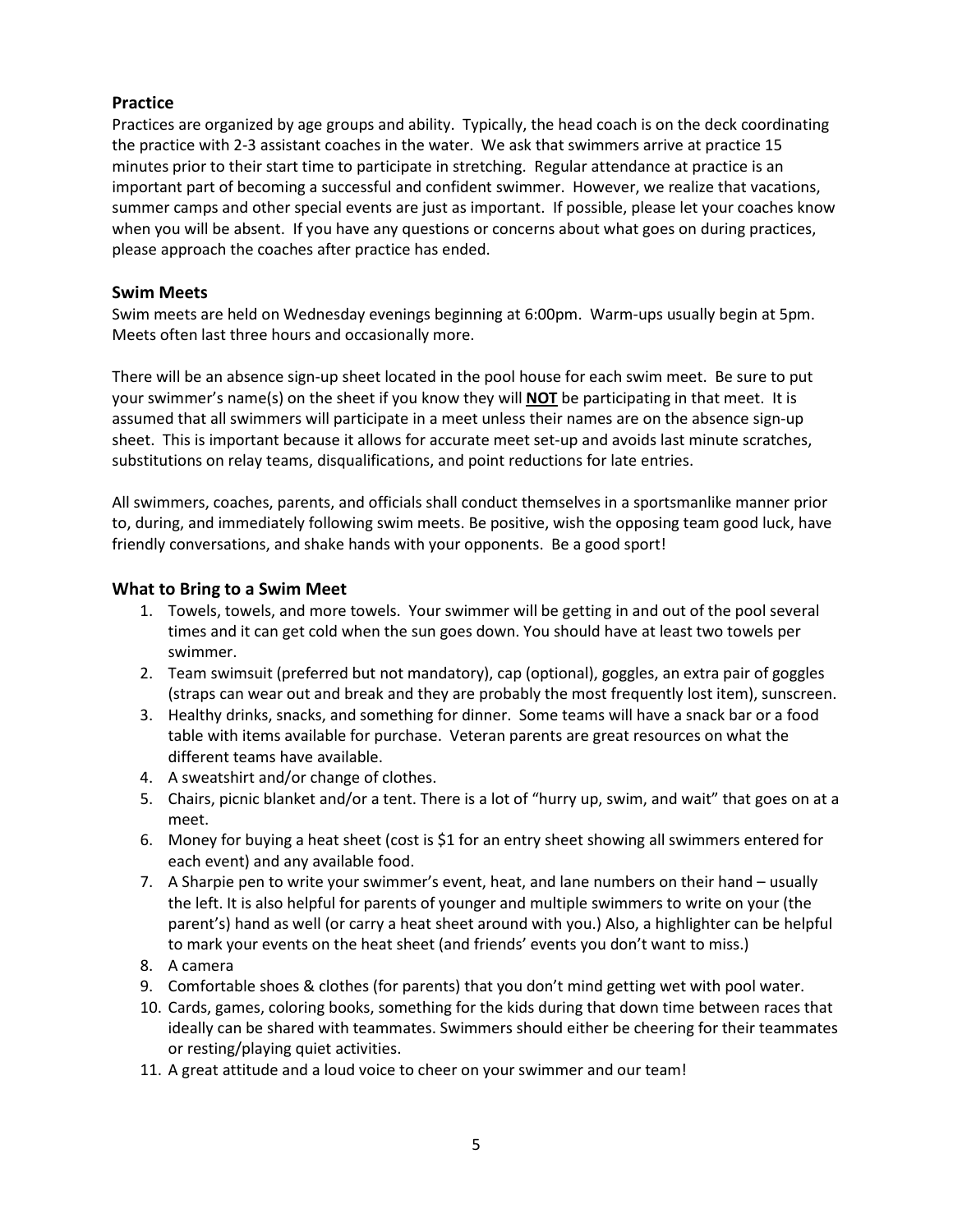#### **How do I know which events my swimmer will participate in?**

Each swimmer may swim in a maximum of three individual and one relay event (that can count toward team points.) Most swimmers do not swim the maximum possible number of events, but a few may swim more (i.e. may swim as an exhibition entry if an opening is available.) The event(s) your child swims is partially dependent upon their level (what strokes they are comfortable with); how large the meet is and strategy. Your child may not swim all of the same events each meet so that, if necessary, other swimmers may have a turn.

Events are posted according to age & gender (boys/girls) and the swimmer's age on June 1st determines their age for the summer season. By JSL rule, swimmers may not swim up an age group in individual events but can swim up in a relay as long as they do not also participate in their actual age group relay in the same meet.

5–6-year-olds will have special events that begin with a "P". Event P1 can be a boys, girls, or mixed free relay. P-events do not count toward overall team scores but will receive place ribbons. Check the heat sheet carefully as your swimmer could swim in both a P event and an 8 and under event.

Boys' events are odd numbered, and girls' events are even numbered. An "X" means your child will be swimming the event as an exhibition entry. This means that their finish will not count toward the overall team points, nor will they get a place ribbon, but their time will be official and can be used to seed them in future events/meets. An "NT" (meaning "no time") next to a swimmer's name means that they do not have a previously recorded time by which they are seeded in that event.

#### **Order of Events and Heat Sheets**

There are two types of meet formats. "IM/FR" which means Individual Medley/Freestyle Relay and "MR/LF" which means Medley Relay/Long Freestyle. The order of events for each format is at the end of this document.

The Clerk of Course is the area used to prepare each race and heat. Events are called over the loudspeaker and when a swimmer's event is called to the Clerk they need to promptly go to this area. They will then be organized by event and seated on benches for each heat by lane assignment. Parent Service Team members will then walk them to their starting positions when their heat comes up.

Heat sheets contain the event, heat and lane information for each swimmer. It is organized in the order the events will be run.

#### **Sample Heat Sheet**

| <b>Event number</b>                        | Event 21 Girls 6 & Under 25 SC Meter Freestyle |     |         |                  | <b>Denotes</b> |
|--------------------------------------------|------------------------------------------------|-----|---------|------------------|----------------|
| <b>ASSISTENT</b>                           | Name                                           | Age | Team    | <b>Seed Time</b> | exhibition     |
| <b>Heat 1 Einals</b><br><b>Heat number</b> |                                                |     |         |                  |                |
|                                            | Nolasco, Katy                                  | 6   | LAKY-OH | XNI              | heat           |
|                                            | Reed, Abbie                                    |     | LAN-OH  | <b>XNT</b>       |                |
|                                            | Glossner, Gabrielle                            |     | LAKY-OH | X39.43           |                |
| Lane number                                | Carlin, Emilee                                 |     | LAN-OH  | XNT              |                |
|                                            | Yanzsa, Sarah                                  | 6   | LAKY-OH | X36.28           |                |
|                                            | Charles Cecilia                                | 6   | LAN-OH  | XNT              |                |
| Heat 2 Finals                              |                                                |     |         |                  | No time        |
|                                            | Maushart, Jaclyn                               | 6   | LAKY-OH | 31.59L           | on record      |
|                                            | James, Audrey                                  |     | LAN-OH  | NT               |                |
|                                            | Downs, Abigail                                 | 6   | LAKY-OH | 26.75            |                |
| 4                                          | Miller, Anna                                   |     | LAN-OH  | NT               |                |
|                                            | Decker, Isabelle                               |     | LAKY-OH | 26.37            |                |
| 6                                          | Schueler, Delanev                              | 6.  | LAN-OH  | NT               |                |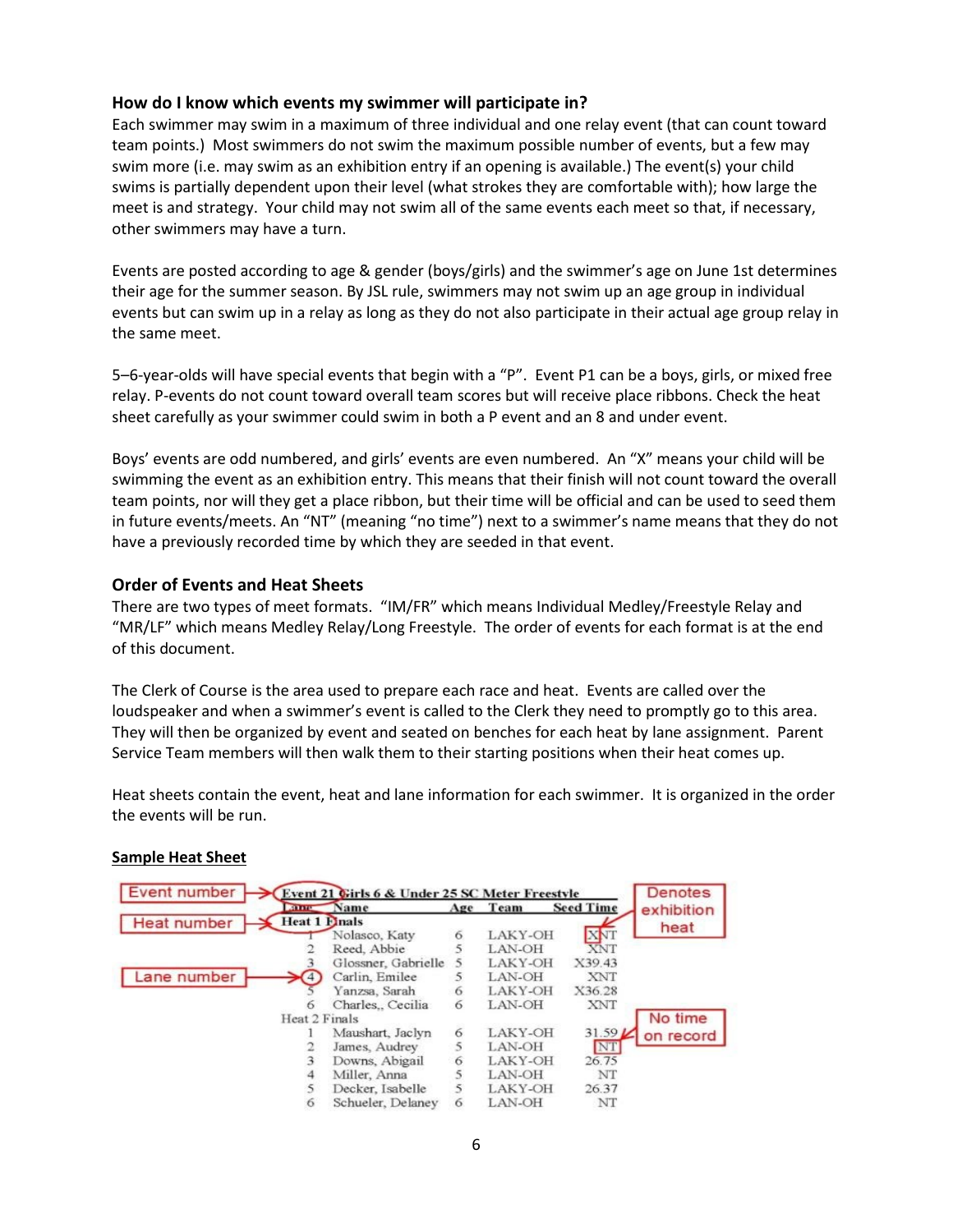#### **Marking Your Swimmer's Hand/Arm with their events**

In order for the swimmer to have a quick reference to what events they are entered in, what heat they are in for each event and their lane assignment, you should draw a grid on their left hand (or forearm if their hand is too small). It should be in order of Event (E), Heat (H), and Lane (L).

| E  | н |   |
|----|---|---|
| 23 | 2 | 2 |
| 43 | 4 | 3 |
| 53 |   | 6 |

#### **Meet Results**

Swim times are usually printed and posted throughout the meet. They can also be found on-line at the JSL website (www.jsl.org) within 24-48 hours.

A "DQ" instead of a time on the posted results means the swimmer was disqualified for that event. Every swimmer at some point is DQ'd, especially as they start to swim the more difficult strokes such as breast and fly and swim more than one length of the pool. Some common errors that cause disqualifications are not staying on your back all the way to the finish in backstroke, letting your feet separate in fly, not using your arms synchronously in the fly, pushing off the bottom of the pool or pulling forward on the lane lines at any time and not touching the pool with both hands at the same time in breast and fly at the finish. If a swimmer gets a DQ, the coaches will work on it at practice. Please let your coaches find out the reason for a DQ and do not approach the Stroke-and-Turn judge on your own. Be respectful of the judges – know that most are also parents, and all are volunteers.

Ribbons are awarded to swimmers for their performance. Ribbons are typically handed out by the coaches at the practice the day after the meet. If your swimmer does not get their ribbon, please ask a coach at the next practice. Some teams give heat winner ribbons, which are given immediately to the swimmer as they exit the pool. Time improvement or special ribbons may also be given every time a swimmer takes time off of their previous best swim.

The top 50 times in the league for each event can be found on the JSL website by the end of every week. The times are updated each week.

#### **Inclement Weather Information**

In the event of thunder, lightning, or rain hard enough to obscure the bottom of the pool, the Meet Director shall stop the meet and clear the pool of all swimmers. In the case of severe weather, the pool deck will be cleared, and the meet shall not resume until at least 15 minutes have passed since the thunder/lightning were last observed. Suspended meets will be rescheduled based on pool availability.

During weather delays, all swimmers should find a safe place to wait for the weather to pass. No one should leave unless the meet has officially been postponed/cancelled.

#### **Fundraising**

LMST's largest source of funds is registration fees followed by corporate sponsors. The Shark-A-Thon is also a fundraiser, as well as heat sheet sales at home meets and for Champs.

We are always looking for additional fundraising opportunities so if you have any ideas, please share them with a Board member.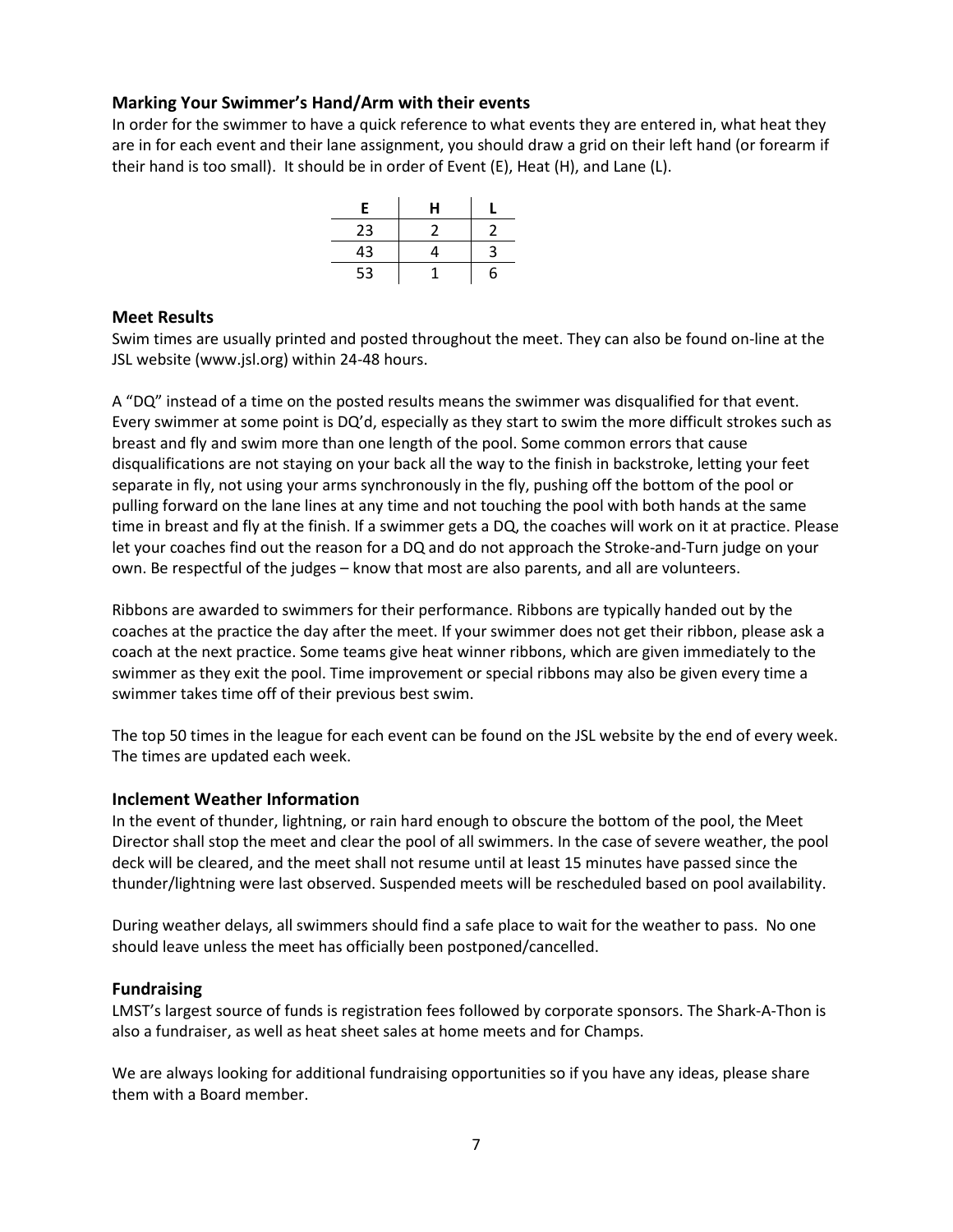## **Order of Events - "IM/FR" Format**

### **BOYS EVENTS GIRLS EVENTS**

#### **MITE FREESTYLE RELAY Group Events**

(Short Course pools only)

- \*\* P1........... 5-6s 100yd/m Boys, Girls, &/or Mixed Free Relay \*\*
	- 1 ........... 5-8s 100yd/m ...............2

#### **INDIVIDUAL MEDLEY Group Events**

(Short Course Only)

| $3$ 9-10s  | 100yd/m 4    |  |
|------------|--------------|--|
| $5$ 11-12s | 100yd/m 6    |  |
| 7  13-14s  | 100yd/m 8    |  |
| 9  15-18s  | $100yd/m$ 10 |  |
|            |              |  |

#### **SHORT FREESTYLE Group Events**

| **P21  5-6s |            | 25yd/m  P22 ** |  |
|-------------|------------|----------------|--|
| 21  5-8s    |            | 25yd/m 22      |  |
|             | 23  9-10s  | 50yd/m 24      |  |
|             | 25  11-12s | 50yd/m 26      |  |
|             | 27  13-14s | 50yd/m 28      |  |
|             | 29  15-18s | 50yd/m 30      |  |
|             |            |                |  |

#### **BREASTSTROKE Group Events**

| 31  5-8s   | 25yd/m 32 |
|------------|-----------|
| 33  9-10s  | 50yd/m 34 |
| 35  11-12s | 50yd/m 36 |
| 37  13-14s | 50yd/m 38 |
| 39  15-18s | 50yd/m 40 |

#### thru event 39 is half way in short course

thru event 42 is half way in long course

#### **BACKSTROKE Group Events**

| 25yd/m  P42 ** | **P41  5-6s |  |
|----------------|-------------|--|
| 25yd/m 42 tl   | 41  5-8s    |  |
| 50yd/m 44      | 43  9-10s   |  |
| 50yd/m 46      | 45  11-12s  |  |
| 50yd/m 48      | 47  13-14s  |  |
| 50yd/m 50      | 49  15-18s  |  |
|                |             |  |

#### **BUTTERFLY Group Events**

| 51  5-8s   | 25yd/m 52 |
|------------|-----------|
| 53  9-10s  | 50yd/m 54 |
| 55  11-12s | 50yd/m 56 |
| 57  13-14s | 50yd/m 58 |
| 59  15-18s | 50yd/m 60 |
|            |           |

#### **FREESTYLE RELAY Group Events**

| 73  9-10s  | 200yd/m 74 |
|------------|------------|
| 75  11-12s | 200yd/m 76 |
| 77  13-14s | 200yd/m 78 |
| 79  15-18s | 200yd/m 80 |

\*\* Ribbons only, no points, but records kept\*\*

**Total = 63 S.C. or 52 L.C. Events** *(Revised, 2017)*